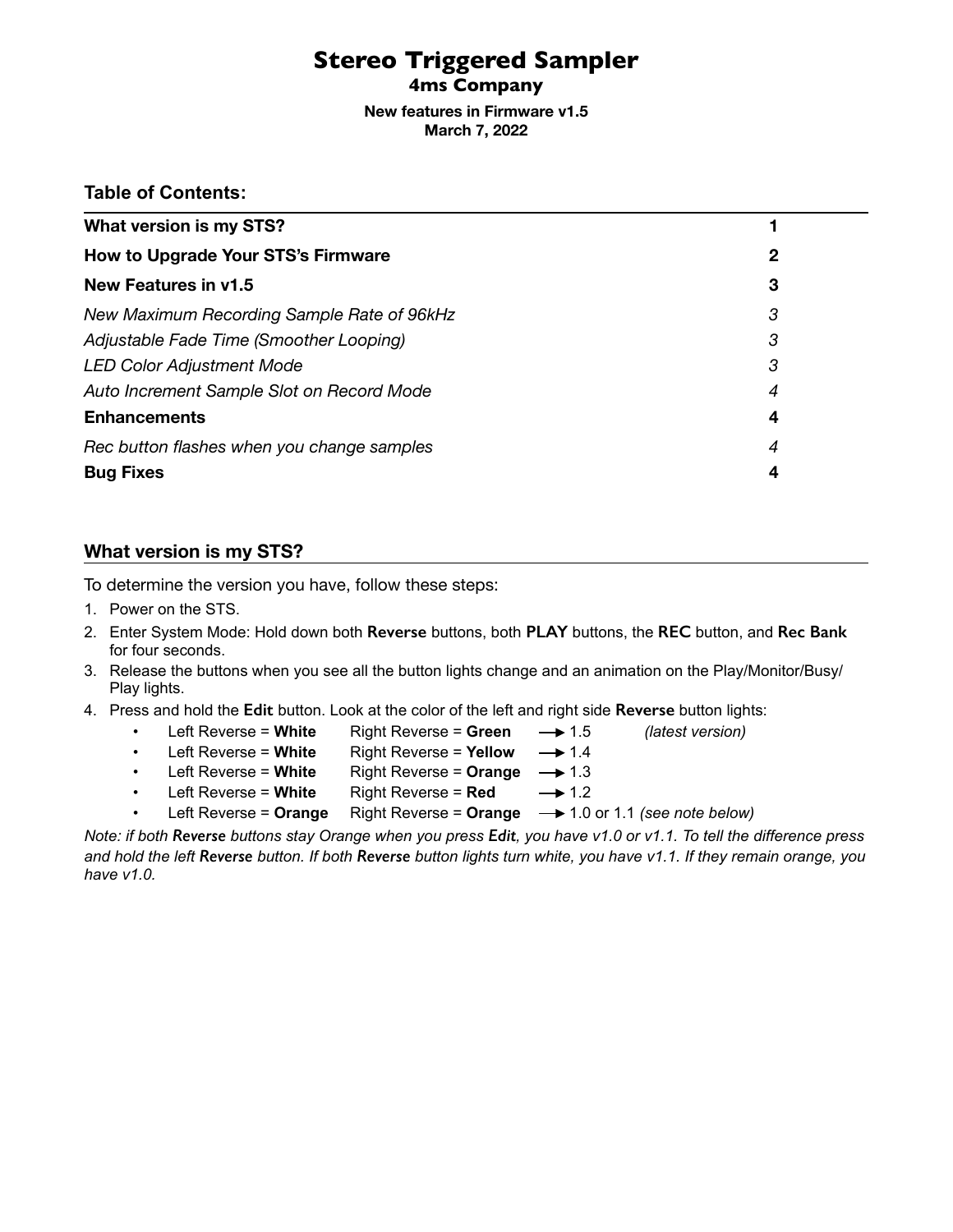# <span id="page-1-0"></span>**How to Upgrade Your STS's Firmware**

You can update the STS firmware by playing a special audio file into the **Left Record In** jack. *Note: the upgrade procedure is the same as the one described in the User Manual.*

- 1. Go to <http://4mscompany.com/sts.php> and click "Manual/Firmware".
- 2. Download the .wav file for "Version 1.5 firmware".
- 3. After the download completes, open the .wav file with an audio playback program such as QuickTime Player, Audacity, VLC, Windows Media Player, etc. *Note: we do not recommend using high-end software such as Ableton or iTunes, etc. because of the possibility of the playback being "enhanced" or "EQ" being applied or otherwise altered.*
- 4. Unplug all cables on the STS and power it up.
- 5. Enter System Mode by holding down both **PLAY**  buttons, both **Reverse** buttons, **REC** and **REC Bank** buttons for four seconds.
- 6. Release those buttons when you see the lights change and an animation on the Play/Monitor/ Busy/Play lights.



- 7. While in System Mode, hold down left side **Bank**, right side **Bank**, **REC**, and **REC Bank** for four seconds. Keep holding them down until the lights change. Release the buttons. You are now in bootloader mode.
- 8. The left side **PLAY** button should be green. If the left side **Reverse** button is green, tap it once to restart the bootloader. If you got here by mistake, you can exit the boot loader by tapping the **PLAY** button when it's green. The **Monitor** and **Busy** lights should be flashing and alternating.
- 9. Connect a computer or smart phone's audio output to the **Left Record** jack. Either a stereo or mono cable is fine. Remove your phone case, it may be preventing the cable from fully plugging in.
- 10. Connect the **OUT(L)** jack to an amp/speakers so you can listen. You may hear some background noise that comes and goes, that's normal. Turn the amp/speaker volume down but not off: this is going to be LOUD!
- 11. **Set the computer/phone's volume to 100%.** Set the audio player software to 100% volume. Turn off all audio and vibrate notifications (use Airplane mode). Close any applications that make notification sounds such as Facebook.
- 12. Begin playing the file. Immediately you should see the white LEDs and the **Busy** and **Monitor** LEDs flash a lot. The buttons will also start to light up in colors, one by one. You should be hearing the sounds very loudly out the **OUT(L)** jack.
- 13. If the sound stops before the file is done playing, there was an error. The **Reverse** light will turn green and the four LEDs will turn on.
	- a. Stop the file and rewind to the beginning.
	- b. Check all cables are plugged in tightly.
	- c. Tap the **Reverse** button. It should turn off and the **PLAY** button will turn on green again.
	- d. Play the file again from the beginning.
- 14. If the file loads successfully, the STS will beep a few times and then boot.

Tip: some audio cards play a pop when they first start playing a file. If this happens, the Reverse light will trip as soon as you start playing. One way to overcome this is to hit the Reverse light immediately, before the noise starts playing (there's a 2 second lead time of silence). Or a better way to get around this is to use a different device (phones seem to work better than computers).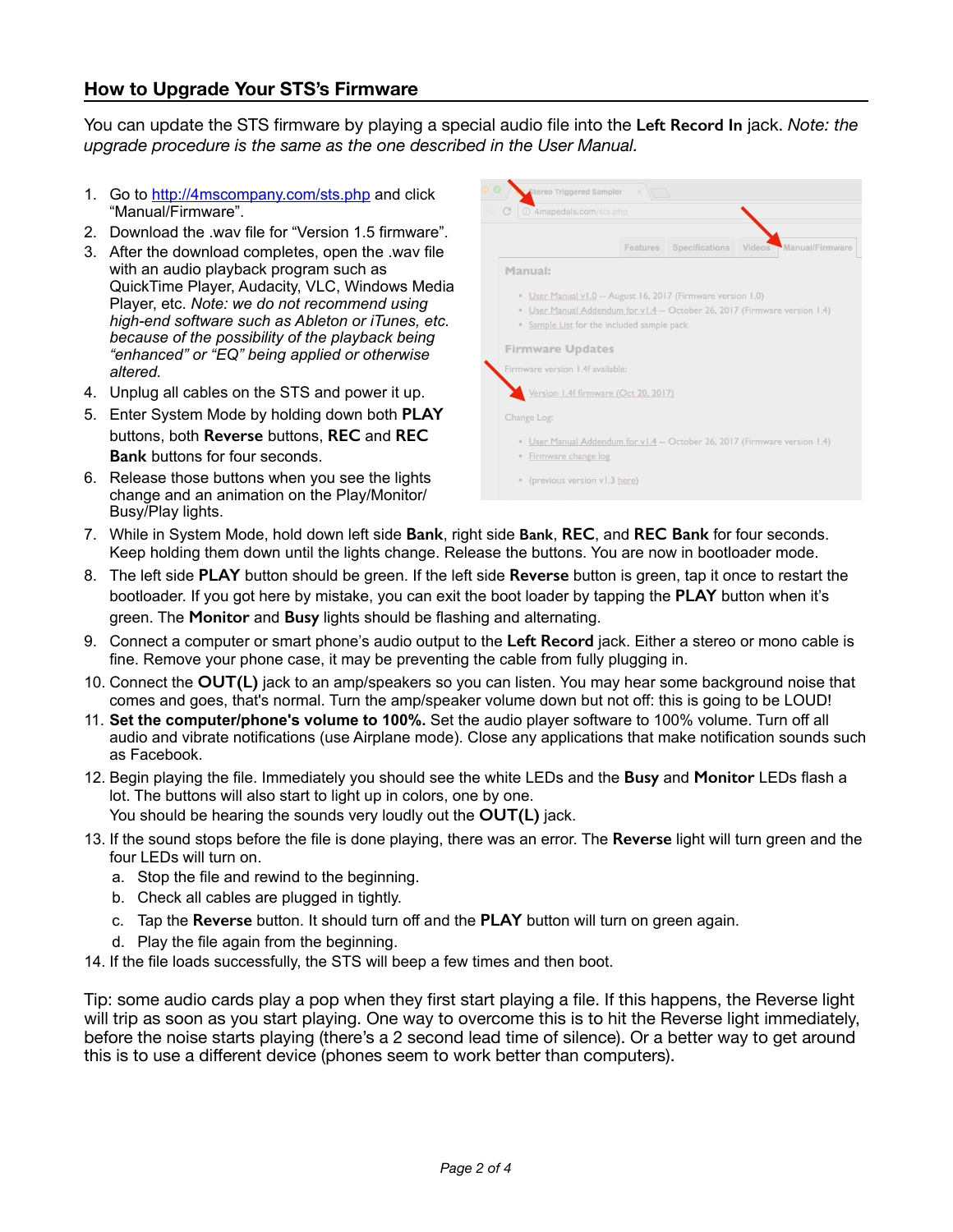# <span id="page-2-0"></span>**New Features in v1.5**

### <span id="page-2-1"></span>**New Maximum Recording Sample Rate of 96kHz**

You can now record up to 96kHz. Your SD card must be fast enough to handle the data, of course. We highly recommend not using the STS for playback while you record at 88.1kHz or 96kHz.

To set the recording sample rate:

- 1. Enter System Mode as normal: hold down both **PLAY** buttons, both **Reverse** buttons, **REC**, and **REC Bank** for two seconds, then release when you see all the lights change color.
- 2. Tap the **REC Bank** button to cycle through the four available sample rates:
	- Orange: 44.1kHz
	- Yellow: 48kHz
	- Cyan: 88kHz
	- Blue: 96kHz
- 3. Save your changes by pressing and holding **Edit** + left side **PLAY (SAVE)** for two seconds.
- 4. To exit without saving, hold down the same buttons you used to enter system mode, but only for a moment.

#### <span id="page-2-2"></span>**Adjustable Fade Time (Smoother Looping)**

The STS now performs a longer fade-down and fade-up at the end and beginning of playback when looping. You can adjust the amount of fade time from 0.36ms to 250ms. The default value is 24ms, which has been found to remove clicking without causing a noticeable "fade" effect.

To adjust the Looping fade time, hold down Edit while turning the left side Length knob. The PLAY buttons will flash white rapidly while you turn the knob. If you turn Length all the way down, the fade time will be 0.36ms. This value will increase as you turn the knob up, until it reaches a maximum of 250ms when the knob is fully clock-wise. The default value is 24ms, which is about 8 o'clock.

Previous versions of firmware allowed you to select either no fading, or 0.36ms.

#### <span id="page-2-3"></span>**LED Color Adjustment Mode**

You can fine-tune the colors of your LED buttons. This is especially handy if you have trouble telling the bank colors apart, or if two the two Bank buttons have slightly different hues.

All new STS units shipped after March 2022 (serial numbers 1343 and up) will be factory calibrated. If you have an earlier STS, or if you wish to fine-tune your unit, you can follow this procedure:

- 1. Enter System Mode as normal: hold down both **PLAY** buttons, both **Reverse** buttons, **REC**, and **REC Bank** for two seconds, the release when you see all the lights change color.
- 2. Hold down both **PLAY** and both **Bank** buttons for two seconds, and release when you see the lights change color. The lights will turn red, green, blue, and then white.
- 3. Tap a button to select it for editing and adjust the red, green, or blue components by turning these knobs:
	- Adjust the Red amount using the **Length 1** knob
	- Adjust the Blue amount using the **Rec Sample** knob
	- Adjust the Green amount using the **Length 2** knob
- 4. At any point, you can also tap the **Edit** button to cycle through the 10 bank colors This is useful for checking your work (especially with the Bank buttons).